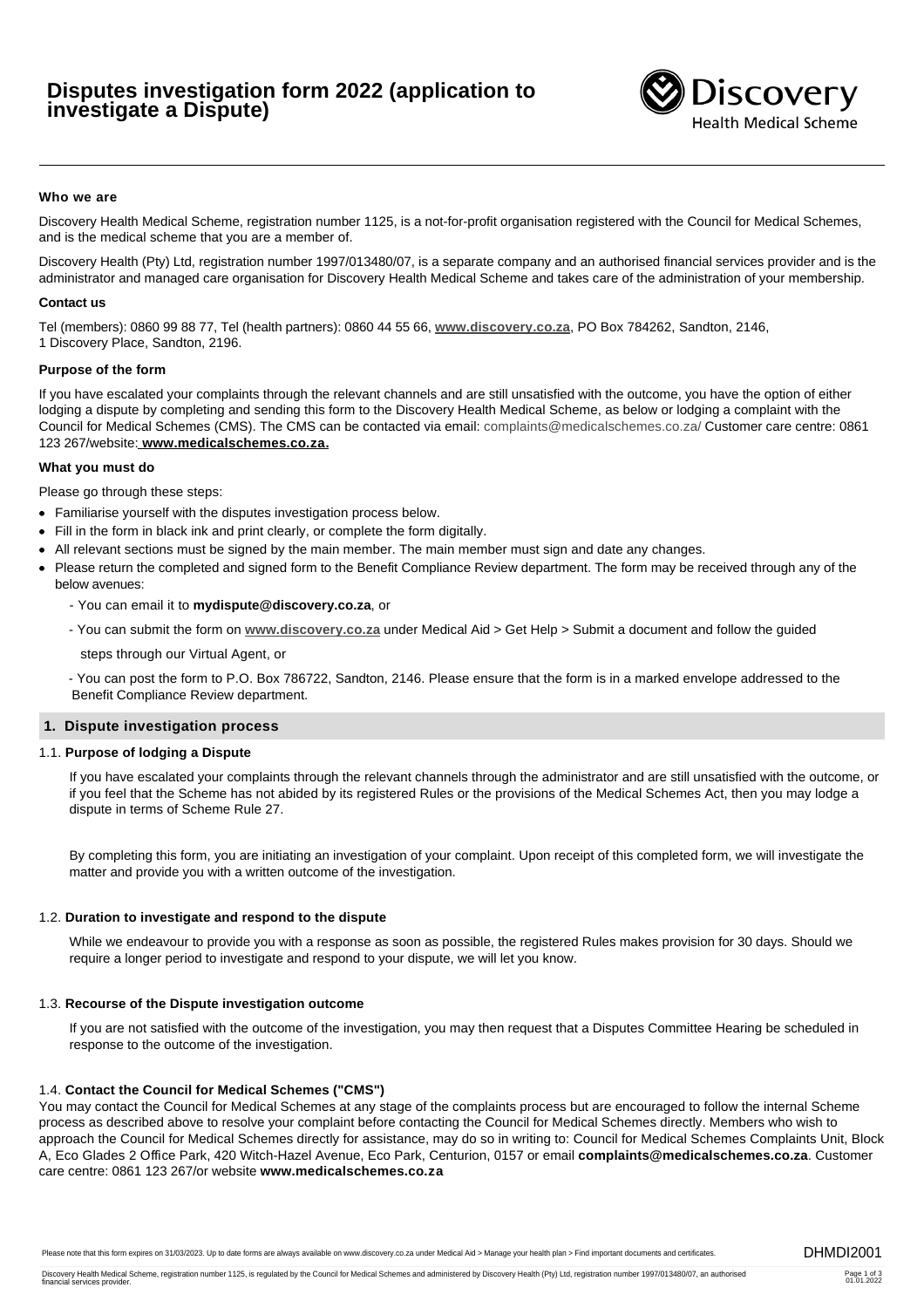| 2. Member's details |                                                                   |
|---------------------|-------------------------------------------------------------------|
| Member name         |                                                                   |
| Member surname      |                                                                   |
| <b>ID Number</b>    | Membership number                                                 |
| Health plan         |                                                                   |
| Telephone           | Cellphone<br>$\overline{\phantom{0}}$<br>$\overline{\phantom{a}}$ |
|                     |                                                                   |
| Email address       |                                                                   |

# **3. Details of the case you want to refer for a Scheme Rule 27 Dispute process**

Considering Discovery Health Medical Scheme Rules, as well as the provisions of your chosen health plan, please give us an outline of your Dispute. You can also include medical tests and other information you may feel necessary to support your case. Should the space below be insufficient, please feel free to add in additional pages of information.

Have you attempted to resolve this matter with the Discovery Health Medical Scheme and/or the administrator directly? If yes, please provide the details of these attempts and give the enquiry reference numbers, name and contact details of persons you dealt with, where possible.

Please provide a short motivation of your expectations on the outcome of the review and why you are submitting this form for a Scheme Rule 27 Dispute process.

Please note that this form expires on 31/03/2023. Up to date forms are always available on www.discovery.co.za under Medical Aid > Manage your health plan > Find important documents and certificates.